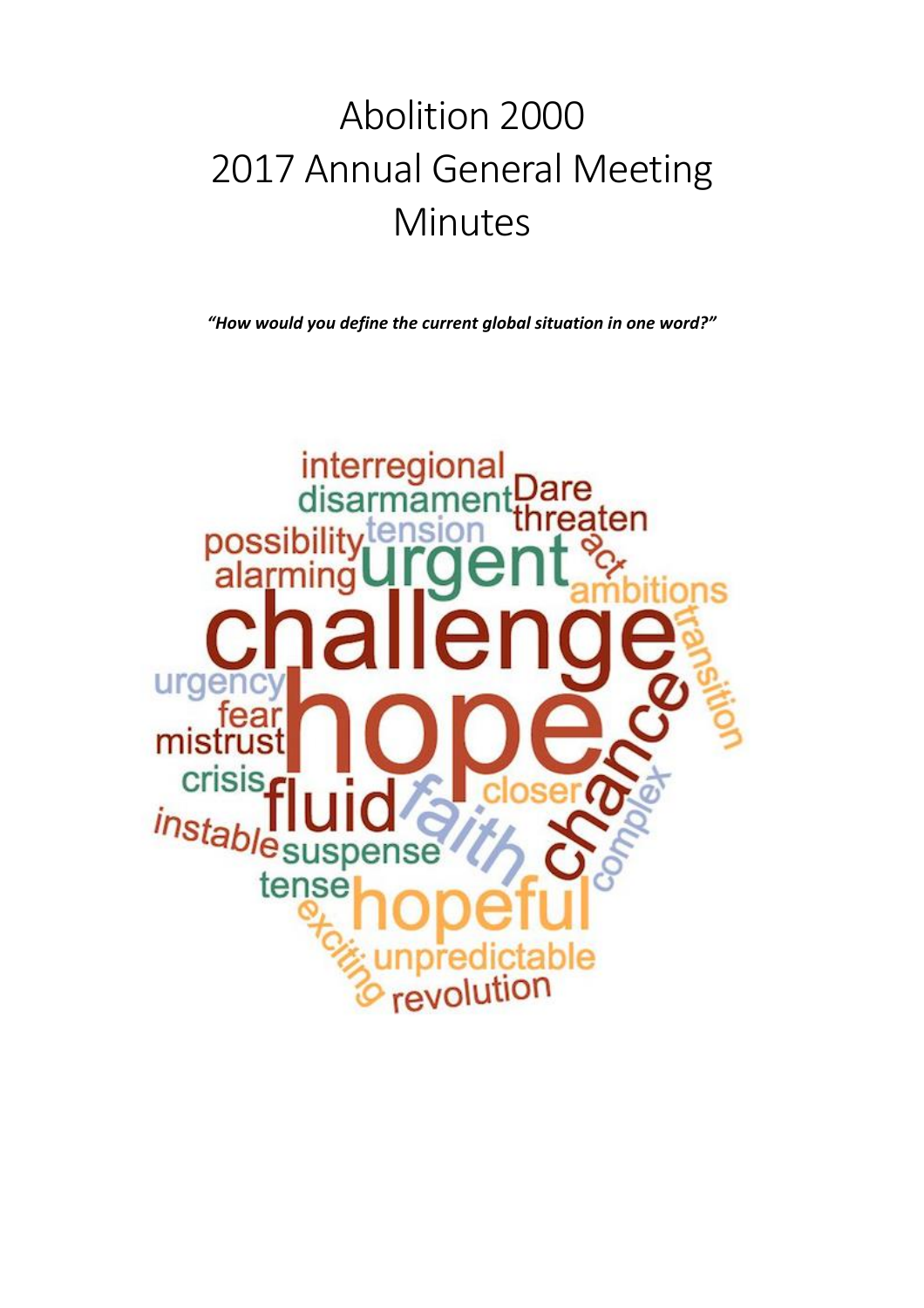#### **Table of contents**

| н.<br>Ш.<br>Coordinating Committee Report including a report on follow-up to decisions from the<br>IV.<br>V.<br>VI.<br>VII.<br>i)<br>ii)<br>iii)<br>i)<br>ii)<br>iii)<br>IX.<br>i)<br>ii)<br>Economic dimensions, move the nuclear weapons money, GDAMS (Alyn Ware)  11<br>iii)<br>iv)<br>v)<br>vi)<br>vii)<br>International Law and Nuclear Weapons & Nuclear Zero (Daniel Rietiker) 12<br>viii)<br>ix)<br>x)<br>xi)<br>xii)<br>xiii)<br>xiv)<br>xv)<br>xvi)<br>xvii)<br>xviii)<br>Х.<br>XI.<br>i)<br>XIV. Affirmation of the Global Council and Coordinating Committee for 2017-2018 16 | Ι. |  |  |  |  |
|-------------------------------------------------------------------------------------------------------------------------------------------------------------------------------------------------------------------------------------------------------------------------------------------------------------------------------------------------------------------------------------------------------------------------------------------------------------------------------------------------------------------------------------------------------------------------------------------|----|--|--|--|--|
|                                                                                                                                                                                                                                                                                                                                                                                                                                                                                                                                                                                           |    |  |  |  |  |
|                                                                                                                                                                                                                                                                                                                                                                                                                                                                                                                                                                                           |    |  |  |  |  |
|                                                                                                                                                                                                                                                                                                                                                                                                                                                                                                                                                                                           |    |  |  |  |  |
|                                                                                                                                                                                                                                                                                                                                                                                                                                                                                                                                                                                           |    |  |  |  |  |
|                                                                                                                                                                                                                                                                                                                                                                                                                                                                                                                                                                                           |    |  |  |  |  |
|                                                                                                                                                                                                                                                                                                                                                                                                                                                                                                                                                                                           |    |  |  |  |  |
|                                                                                                                                                                                                                                                                                                                                                                                                                                                                                                                                                                                           |    |  |  |  |  |
|                                                                                                                                                                                                                                                                                                                                                                                                                                                                                                                                                                                           |    |  |  |  |  |
|                                                                                                                                                                                                                                                                                                                                                                                                                                                                                                                                                                                           |    |  |  |  |  |
|                                                                                                                                                                                                                                                                                                                                                                                                                                                                                                                                                                                           |    |  |  |  |  |
|                                                                                                                                                                                                                                                                                                                                                                                                                                                                                                                                                                                           |    |  |  |  |  |
|                                                                                                                                                                                                                                                                                                                                                                                                                                                                                                                                                                                           |    |  |  |  |  |
|                                                                                                                                                                                                                                                                                                                                                                                                                                                                                                                                                                                           |    |  |  |  |  |
|                                                                                                                                                                                                                                                                                                                                                                                                                                                                                                                                                                                           |    |  |  |  |  |
|                                                                                                                                                                                                                                                                                                                                                                                                                                                                                                                                                                                           |    |  |  |  |  |
|                                                                                                                                                                                                                                                                                                                                                                                                                                                                                                                                                                                           |    |  |  |  |  |
|                                                                                                                                                                                                                                                                                                                                                                                                                                                                                                                                                                                           |    |  |  |  |  |
|                                                                                                                                                                                                                                                                                                                                                                                                                                                                                                                                                                                           |    |  |  |  |  |
|                                                                                                                                                                                                                                                                                                                                                                                                                                                                                                                                                                                           |    |  |  |  |  |
|                                                                                                                                                                                                                                                                                                                                                                                                                                                                                                                                                                                           |    |  |  |  |  |
|                                                                                                                                                                                                                                                                                                                                                                                                                                                                                                                                                                                           |    |  |  |  |  |
|                                                                                                                                                                                                                                                                                                                                                                                                                                                                                                                                                                                           |    |  |  |  |  |
|                                                                                                                                                                                                                                                                                                                                                                                                                                                                                                                                                                                           |    |  |  |  |  |
|                                                                                                                                                                                                                                                                                                                                                                                                                                                                                                                                                                                           |    |  |  |  |  |
|                                                                                                                                                                                                                                                                                                                                                                                                                                                                                                                                                                                           |    |  |  |  |  |
|                                                                                                                                                                                                                                                                                                                                                                                                                                                                                                                                                                                           |    |  |  |  |  |
|                                                                                                                                                                                                                                                                                                                                                                                                                                                                                                                                                                                           |    |  |  |  |  |
|                                                                                                                                                                                                                                                                                                                                                                                                                                                                                                                                                                                           |    |  |  |  |  |
|                                                                                                                                                                                                                                                                                                                                                                                                                                                                                                                                                                                           |    |  |  |  |  |
|                                                                                                                                                                                                                                                                                                                                                                                                                                                                                                                                                                                           |    |  |  |  |  |
|                                                                                                                                                                                                                                                                                                                                                                                                                                                                                                                                                                                           |    |  |  |  |  |
|                                                                                                                                                                                                                                                                                                                                                                                                                                                                                                                                                                                           |    |  |  |  |  |
|                                                                                                                                                                                                                                                                                                                                                                                                                                                                                                                                                                                           |    |  |  |  |  |
|                                                                                                                                                                                                                                                                                                                                                                                                                                                                                                                                                                                           |    |  |  |  |  |
|                                                                                                                                                                                                                                                                                                                                                                                                                                                                                                                                                                                           |    |  |  |  |  |
|                                                                                                                                                                                                                                                                                                                                                                                                                                                                                                                                                                                           |    |  |  |  |  |
|                                                                                                                                                                                                                                                                                                                                                                                                                                                                                                                                                                                           |    |  |  |  |  |
|                                                                                                                                                                                                                                                                                                                                                                                                                                                                                                                                                                                           |    |  |  |  |  |
|                                                                                                                                                                                                                                                                                                                                                                                                                                                                                                                                                                                           |    |  |  |  |  |
|                                                                                                                                                                                                                                                                                                                                                                                                                                                                                                                                                                                           |    |  |  |  |  |
|                                                                                                                                                                                                                                                                                                                                                                                                                                                                                                                                                                                           |    |  |  |  |  |
|                                                                                                                                                                                                                                                                                                                                                                                                                                                                                                                                                                                           |    |  |  |  |  |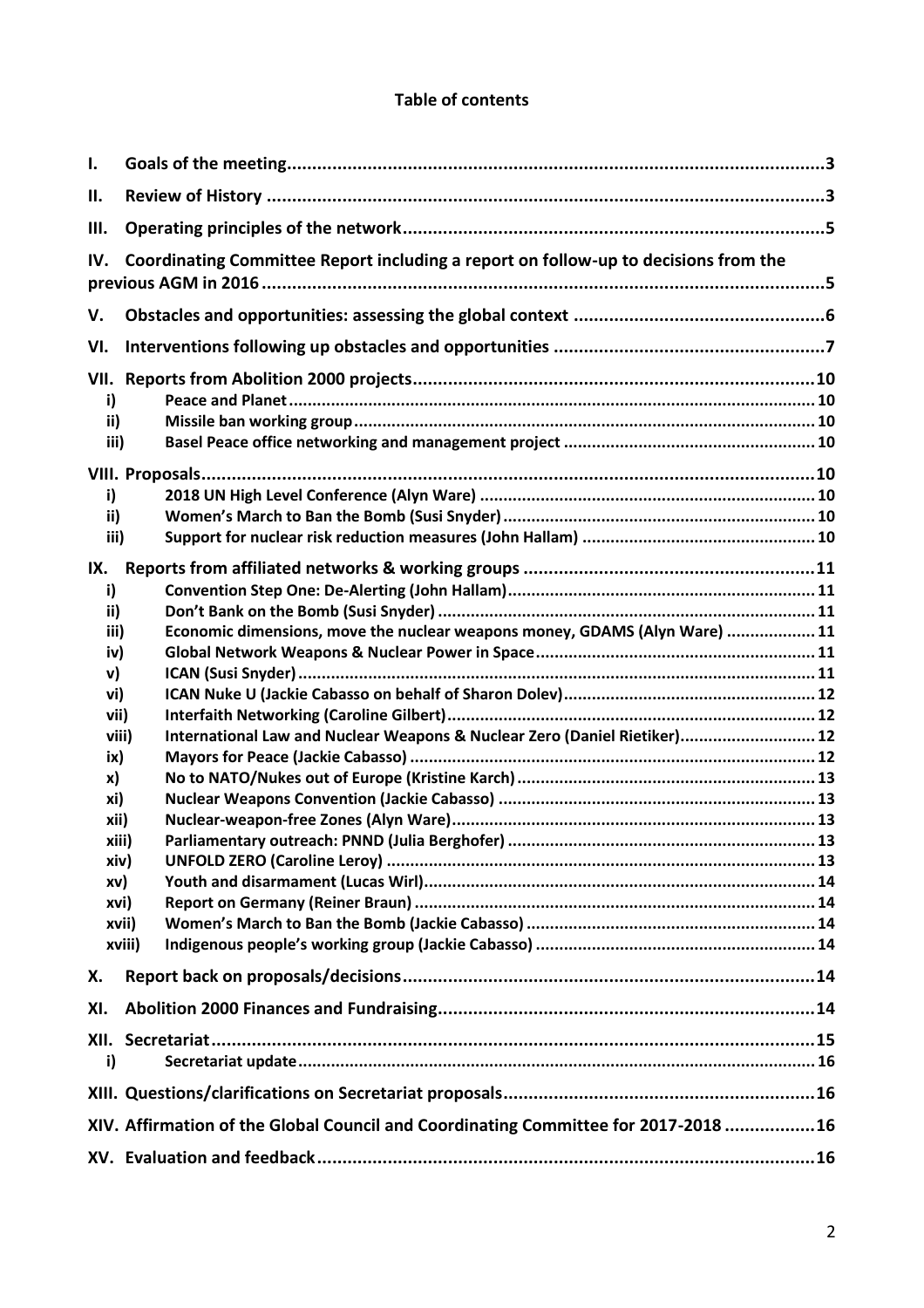#### **ABOLITION 2000**

#### **ANNUAL GENERAL MEETING MINUTES**

May 1, 2017

#### Donau City Church, Donau-City-Straße 2, Vienna, Austria

The Abolition 2000 Global Network to Eliminate Nuclear Weapons held its 22<sup>nd</sup> Annual General Meeting (AGM) in Vienna, Austria on May 1, 2017 on the eve of the first Preparatory Committee meeting for the 2020 Review of the Nuclear Non-Proliferation Treaty. This AGM was hosted by the Austrian branch of International Fellowship for Reconciliation (IFOR), and their representative Peter Hämmerle made welcoming remarks. IFOR Austria is a member of the NGO Committee on Peace and Disarmament in Vienna. The meeting included 48 participants representing a variety of organisations from a number of countries *(see annex #1)*.

#### **I. Goals of the meeting**

The AGM is an opportunity for affiliated networks, working groups and member groups to report on their activities, to propose and discuss projects for Abolition 2000 and to affirm the Coordinating Committee and Global Council.

#### **II. Review of History**

Alyn Ware, one of the co-founders of Abolition 2000, briefly described the origins of the network. During the NPT Review and Extension Conference in 1995, disarmament organisations from around the world, gathered at the UN in New York for the Conference, drafted and adopted the Founding Statement of Abolition 2000. It was a call to governments to implement Article VI of the NPT by negotiating a global Nuclear Weapons Convention (NWC) to achieve the elimination of nuclear weapons within a timebound framework. The Abolition 2000 Statement also recognized the inextricable link between nuclear weapons and nuclear power.

Meeting participants read out the eleven-point Abolition 2000 Statement and reflected on advancements that have occurred over the past two decades.

**1. Initiate immediately and conclude negotiations on a nuclear weapons abolition convention that requires the phased elimination of all nuclear weapons within a timebound framework, with provisions for effective verification and enforcement**

*Progress:* The UN General Assembly (UNGA) has voted on a resolution every year since 1996 calling for negotiations on a NWC – a global treaty that would prohibit the threat or use of nuclear weapons and establish a phased programme for their complete elimination under strict and effective international control. Over 130 countries have supported the resolution including some of the nuclear-armed States – China, India, North Korea and Pakistan. However, no such negotiations have begun. The start of negotiations on a Ban treaty can be seen as a step towards a NWC.

**2. Immediately make an unconditional pledge not to use or threaten to use nuclear weapons.**

*Progress*: The 1996 ICJ Advisory Opinion affirmed that the threat or use of nuclear weapons would be generally illegal. Discussion of a no first-use policy has been gaining traction in some quarters. As an example, the UK opposition leader has declared that if he were to become Prime Minister he "would never push the button".

**3. Rapidly complete a truly comprehensive test ban treaty with a zero threshold and with the stated purpose of precluding nuclear weapons development by all states.**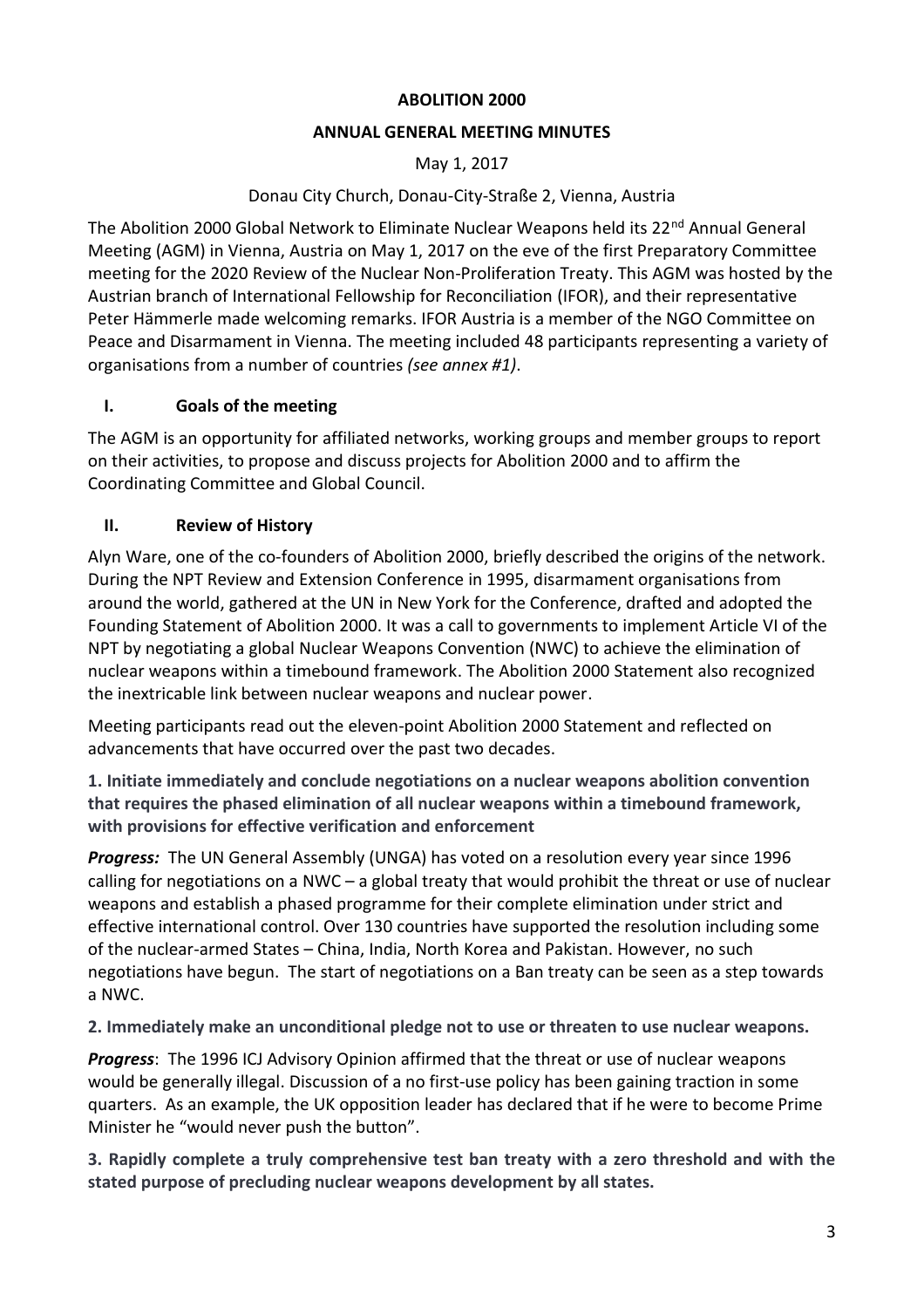*Progress:* When the Comprehensive Test Ban Treaty (CTBT) opened for signature in 1996, a defacto international norm against nuclear testing was established. However, India, Pakistan and North Korea have conducted tests since then, and the fact that the CTBT has not yet entered into force remains unfinished business. Further, the CTBT does not deal with all means of nuclear weapons design and development, such as subcritical and laboratory tests.

**4. Cease to produce and deploy new and additional nuclear weapons systems, and commence to withdraw and disable deployed nuclear weapons systems.**

*Progress*: The total number of nuclear weapons in the world's arsenal has indeed decreased since 1995. However, modernisation programs are underway in all of the nuclear-armed states. While there are fewer nuclear weapons than there were 20 years ago, many are more powerful and precise, with features designed to give them new military capabilities.

**5. Prohibit the military and commercial production and reprocessing of all weapons-usable radioactive materials.**

*Progress:* Negotiations to prohibit the military and commercial production and reprocessing of all weapons-usable radioactive material have not begun. Negotiations on a more limited fissile materials treaty have been blocked by Pakistan in the Conference on Disarmament (CD) in Geneva. However, there is an ongoing civil society expert group, the International Panel on Fissile Materials, working actively on such a prohibition, and a high level group of governmental representatives was established in October 2016 to advance this objective.

**6. Subject all weapons-usable radioactive materials and nuclear facilities in all states to international accounting, monitoring, and safeguards, and establish a public international registry of all weapons-usable radioactive materials.**

*Progress:* The verification of Iran's peaceful nuclear program was mentioned as an example of many daily activities by the IAEA.

**7. Prohibit nuclear weapons research, design, development, and testing through laboratory experiments including but not limited to non-nuclear hydrodynamic explosions and computer simulations, subject all nuclear weapons laboratories to international monitoring, and close all nuclear test sites.**

*Progress:* Some nuclear test sites have been closed (e.g. Semipalatinsk in Kazakhstan, Lop Nur in China and the French test site in Mururoa). And the victims of nuclear tests are receiving more international attention. Unfortunately, nuclear weapons research, design, development and testing, including through laboratory experiments is continuing in all the nuclear-armed states.

**8. Create additional nuclear weapons free zones such as those established by the treaties of Tlatelolco and Rarotonga.**

*Progress:* New nuclear weapons free zones (NWFZ) have been established since 1995 including those covering Southeast Asia, Africa and Central Asia. There is ongoing discussion about establishing NWFZs in Northeast Asia, Europe and the Middle East. The 2010 NPT Review Conference unanimously agreed to convene a conference in 2012 on a zone free of nuclear and other WMD in the Middle East, to be attended by all parties in the region. Regrettably, the conference was cancelled by the United States.

**9. Recognize and declare the illegality of threat or use of nuclear weapons, publicly and before the World Court.**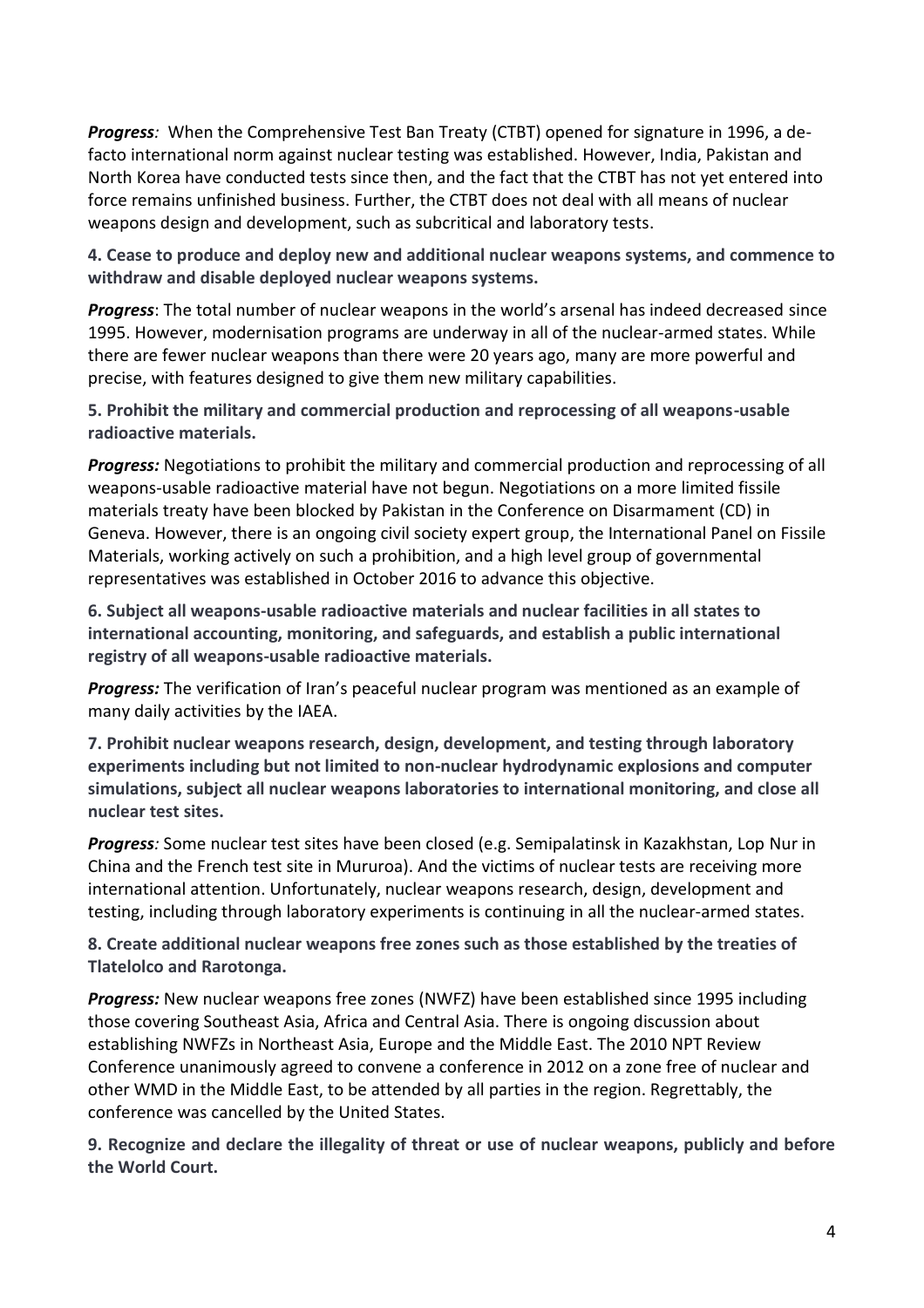*Progress:* In its 1996 advisory opinion, the International Court of Justice found that the threat or use of nuclear weapons is generally illegal under international law.

**10. Establish an international energy agency to promote and support the development of sustainable and environmentally safe energy sources.**

*Progress:* The International Renewable Energy Agency (IRENA) has been established as an intergovernmental organisation that supports countries in their transition to a sustainable energy future, and serves as the principal platform for international cooperation. However, not all countries are members yet.

**11. Create mechanisms to ensure the participation of citizens and NGOs in planning and monitoring the process of nuclear weapons abolition.**

**Progress:** The significant pressure that civil society organisations were able to exert in order to achieve the commencement of the Ban Treaty negotiations was applauded. Advancement was also noted in the Open Ended Working Group (OEWG) on Taking Forward Multilateral Disarmament Negotiations in 2013 and 2016. The OEWGs were highlighted as the UN nuclear disarmament forums with the best processes for NGO engagement. NGOs were able to make interventions and submit working papers similar to those of governments. NGO experts were also invited to address the OEWG and the Ban Treaty negotiations on specific topics.

#### **III. Operating principles of the network**

Alyn Ware explained the Operating Principles of the network, affirming that Abolition 2000 is a network that facilitates cooperation among its member organisations. To join the network, an organisation must sign onto the original founding statement. However, there is no requirement for it to be active on all points. This allows flexibility for the network to manage the differing priorities of its member groups. Decisions are made by consensus, with a fall back to a 2/3 majority voting process if consensus cannot be reached (almost never needed). The network maintains a database of member organizations which is available to any member group upon request. While statements are never issued in the name of Abolition 2000 as a whole, statements can be issued by Annual General Meetings, the Global Council or working groups.

#### **IV. Coordinating Committee Report including a report on follow-up to decisions from the previous AGM in 2016**

Jackie Cabasso assumed the role of facilitator and briefly explained the workings of the Coordinating Committee. The Coordinating Committee is comprised of volunteers from member groups, who are affirmed at the Annual General Meetings. The Committee is primarily responsible for caretaking the network and ensuring that the annual general meetings take place.

Jackie presented a financial report, explaining that this year we were once again fortunate to receive a USD 10,000 donation from the Craigslist Charitable Fund. She also reported on the allocation of funds in 2016:

- Basel Peace Office received funds for network maintenance and service (USD 7,000)
- A new working group "Moving Beyond Missile Defence and Space Weapons" (MBMDS) received funds to develop a research project (USD 7,000)

Jackie went briefly through the minutes from the 2016 AGM summarising its main outcomes. (This [document](http://www.abolition2000.org/wp-content/uploads/2008/11/AGM-Minutes-2016-1.pdf) is available on the Abolition 2000 website, under Resources.)

The main points identified for follow up at this AGM included reports from working groups and affiliated networks, proposals for and discussion of new activities, affirmation of the Coordinating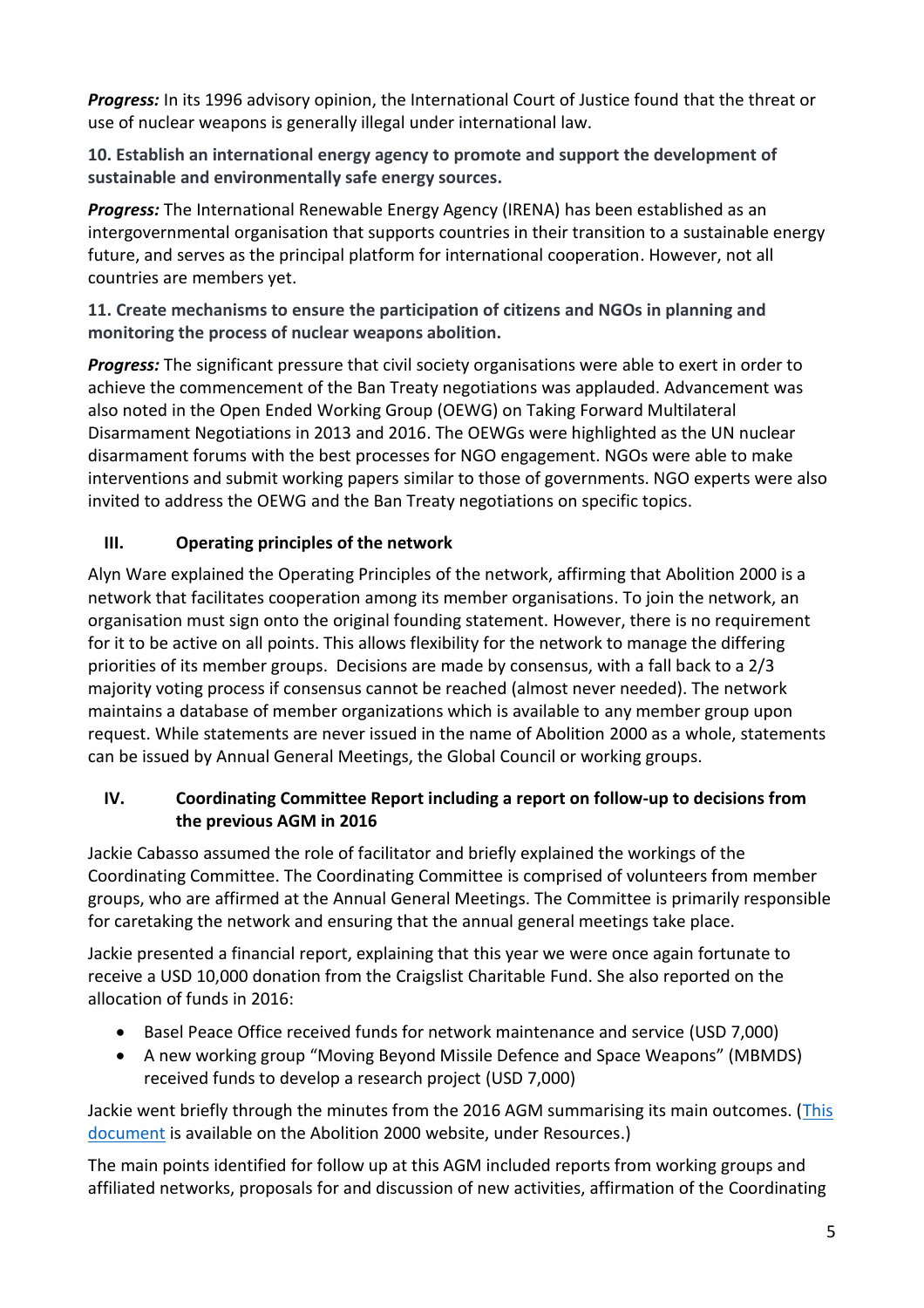Committee and Global Council, inviting people to join existing working groups and forming new ones if decided. She noted that the network is a great "incubator" for projects.

#### **V. Obstacles and opportunities: assessing the global context**

When planning the AGM, the Coordinating Committee agreed that it would be beneficial to the objectives of the meeting to begin the day with an "obstacles and opportunities" discussion started off by Andy Lichterman and Arielle Denis.

**Andy** began his remarks by inviting the group to look at the world in the bigger picture, where the old order is on "its last legs but refuses to die" but there is no clear alternative to replace it.

The humanitarian initiative and the consequent Ban Treaty have raised awareness about the effects of nuclear weapons in a new generation, but still has not proved sufficient to spark significant mass movements in nuclear-armed states. Most people still see nuclear weapons as weapons that are highly unlikely to be used, and don't see nuclear arsenals as something they can do anything about.

So, the first obstacle is a lack of public awareness that we once more are in a time when the danger of war among nuclear-armed countries is on the rise.

A related problem is that like many other issues, most work on arms control and disarmament for the last several decades has been single issue and focused on technical, legal, and diplomatic issues and on the effects of the weapons, rather than on the forces driving the rising risk of war among nuclear-armed states.

A renewed focus on the dynamics driving the growing risk of war among nuclear-armed countries will be essential. It's the path to making the connections to other issues, from wealth and income inequality to the damage wrought to the environment by an economy dependent on endless competition and endless material growth.

Finally, there is the resurgence in many places, including the nuclear-armed countries, of authoritarian nationalism as a political force.

The rise of authoritarian nationalisms typically brings with it increased militarism and efforts to direct attention away from domestic causes of popular discontent by blaming foreign enemies and whipping up war scares.

But the nationalist movements of this period pose some particular conundrums for peace movements.

The grievances and passions powering many of these movements arise from opposition to the same global economic and political order whose growing strains and antagonisms are contributing to the rising risk of great power war.

They are strongest in regions and populations that have seen their standards of living decline and their ways of life disappear under neoliberal globalization.

Organizations working for disarmament and the fragmentary remainders of past peace movements, in contrast, are disproportionately concentrated in metropolitan areas that have benefited from the current order of things.

As was the case during the last great wave of disarmament movements during the 1980's, the challenge will be to build a new internationalism, not aligned with the policies or ideologies of any state.

And that challenge will be even greater today, in a far more multipolar world and could generate a number of overlapping confrontations among nuclear-armed nations.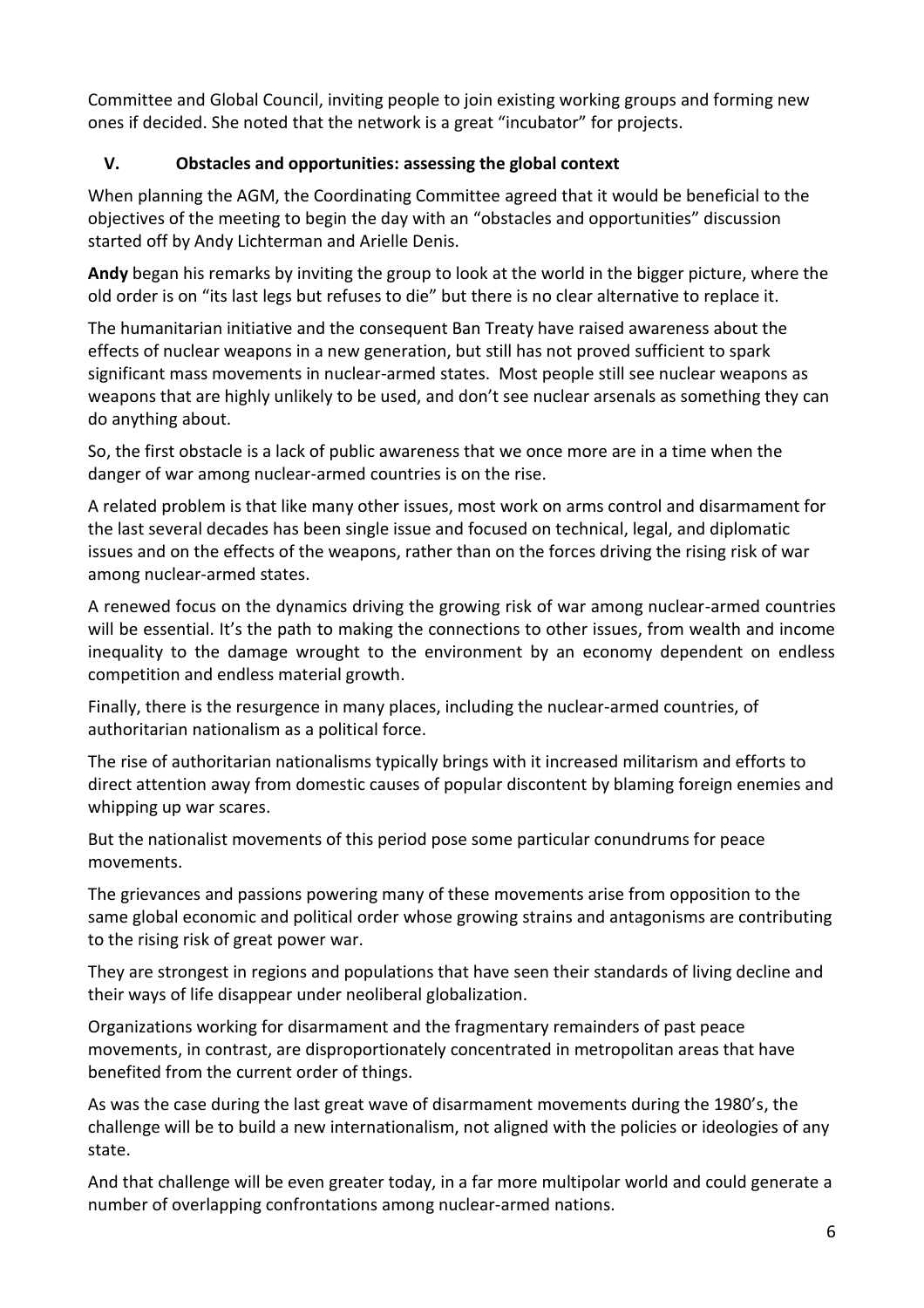**Arielle** spoke on current opportunities that could be used to further develop our aim to reach a nuclear-free world. She started her presentation by putting into context the nuclear weapons debate. This included the constant failure of the NPT, in particular the 2015 Review Conference; and the lack of implementation of commitments by the P5 in the 2010 Action Plan and the 2000 13 points. The nuclear-armed countries have not reduced their reliance on such weapons as they had committed to, and are now also pouring millions of dollars into the modernisation of their arsenals. She also noted the current tensions surrounding DPRK's nuclear tests, President Trump not being an advocate of a nuclear-free world and the ongoing arms race.

New hope has emerged with the commencement of negotiations on a legal instrument to prohibit nuclear weapons, with over 130 countries participating along with 220 civil society organisations. The ongoing negotiations have given a leap of hope to a desperate scenario, as the goal of the elimination of nuclear weapons is the clear aim of such new legal instrument which aims to outlaw the development, acquisition, stockpiling, testing, production and financing of nuclear weapons.

Such prohibitions and obligations would clearly stigmatise nuclear weapons as well as nuclear deterrence doctrines, which are no longer legally, politically and socially sustainable. Supporters of the Ban Treaty have also articulated that this treaty is not an end in itself, but a tool to advance peace, justice and the prevention of humanitarian and environmental harm. It is a disarmament treaty – an instrument that should be crafted with the objective of being a useful mechanism to help achieve and maintain a nuclear weapon free world.

Arielle also called attention to the Women's March to Ban the Bomb planned for June 17 in New York City, and said that she would like to see it become a global movement.

#### **VI. Interventions following up obstacles and opportunities**

**Mounir Zahran** took the floor and commented on the voting pattern of the UNGA resolution to commence negotiations to establish a treaty to prohibit nuclear weapons (Resolution L.41). He declared as obstacles the delegations that had voted no, and the NATO nuclear sharing relation as well as the continuing cooperation between nuclear-weapon States, and denounced those nuclear States that had not acceded to the NPT as non-Nuclear weapon states. Regarding the NPT review process, he suggested that the conference should revisit its rules of procedure to allow taking decisions by two third majority in case it fails to reach consensus, and also called on States parties to allow a greater role for NGOs in the review process by allowing NGOs to make interventions in the review of all NPT articles and decisions of the previous review conferences.

**John Hallam** took the floor and reminisced that in 1983 there was widespread consciousness that the world could end due to nuclear miscalculation, intentional or unintentional nuclear weapons use. He also recalled the massive demonstrations that took place then around the world. However, he observed that unfortunately such consciousness has evaporated. The main symptom is the low level of social mobilisation even though the danger of catastrophic use of nuclear weapons is as great as it has ever been. Finally, he asked if we can use this reality to mobilise public opinion for risk reduction measures in the short term, and bridge this to the long-term goal of total elimination of nuclear weapons.

**Michael Pulham** spoke about opportunities and challenges that Brexit will bring to Europe in terms of an EU member country leaving the union and "loss" of a nuclear-weapon State in European nuclear sharing. He highlighted the challenges of authoritarian nationalism, Islamophobia, xenophobia and the refugee crisis. On the positive side, he has been invited several times to speak on the "Voice of Islam" (a radio station in the UK run by the Ahhmadyha Muslims). Michael & Patricia Pulham were part of an Interfaith Group that met with the Imams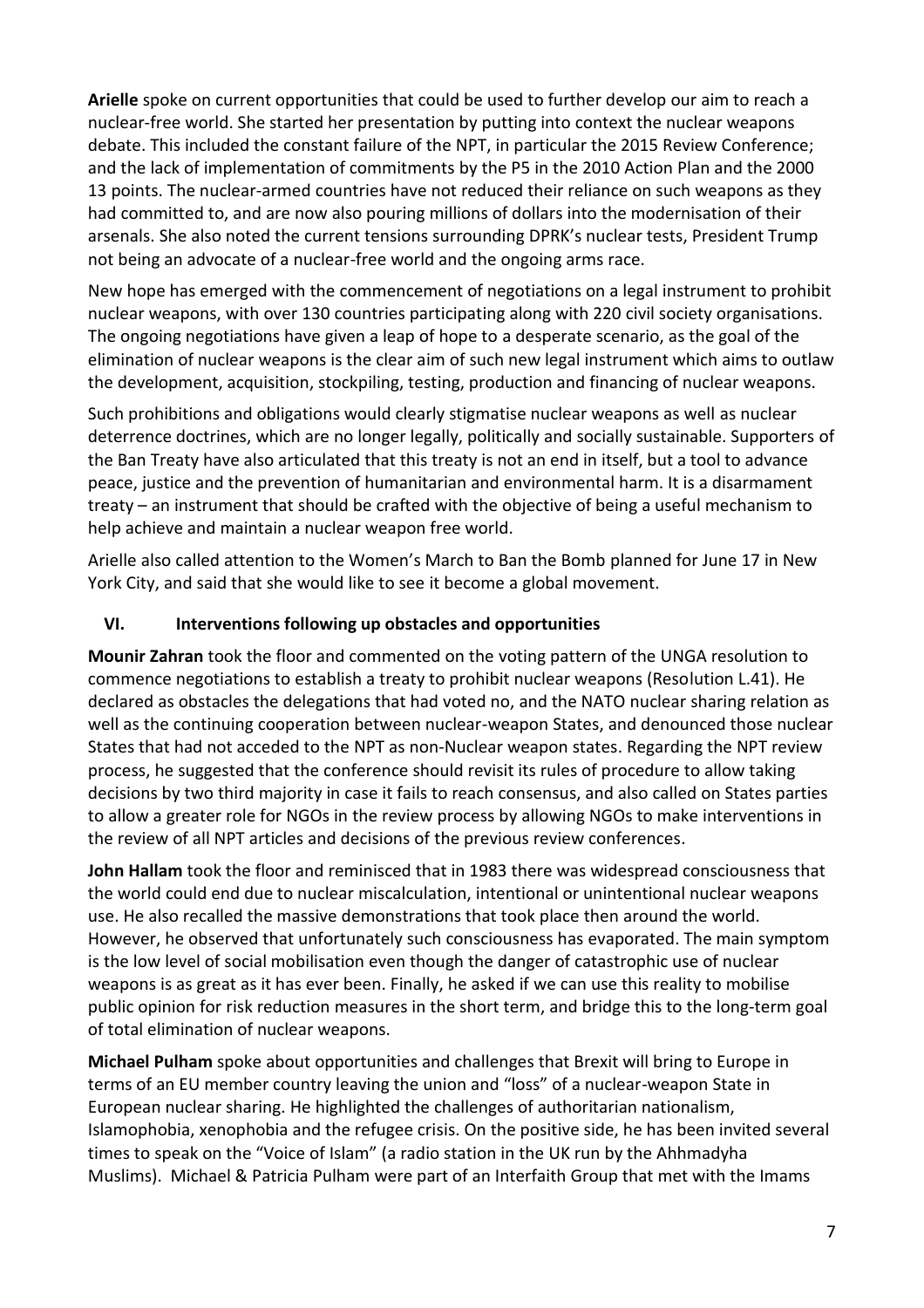who will/have met with Pope Francis. This group sent a congratulatory letter to Pope Francis on his statements on Peace.

**Alyn Ware** spoke on the opportunities provided by the Ban Treaty momentum, but then queried whether the ban treaty addressed any of the issues raised by Andy. Alyn was not convinced that, in light of the political dynamics outlined by Andy, a simple ban by non-nuclear States would have much, if any, impact on the militaristic policies of the nuclear armed States. However, he noted that one provision, if it is included, could indeed have a direct impact on the nuclear arms race – and particularly the modernisation of nuclear weapons, and that would be a prohibition on financing of nuclear weapons. He noted another very important opportunity that directly addresses the policies of the nuclear-armed States, and that is the 2018 UN High Level Conference (UNHLC) on Nuclear Disarmament. He briefly highlighted how civil society cooperation had triggered great results in previous UNHLCs on topics such as climate change and refugees, and that similar cooperation is required to ensure success of the 2018 UNHLC. He also noted the opportunity provided by the enhanced public attention to the UN Secretary General, as indicated in the first ever public and transparent election of the UNSG.

**Joseph Gerson** began by describing the dangerous determination of the current US administration to leave "all options on the table". He noted the urgency of nuclear threats including rising tensions between the US/NATO and Russia and the US and China over territorial disputes in the South China Sea. Arms races using new technologies, competition for natural resources, complex alliance structures and wild card actors add to growing nuclear dangers. Addressing these formidable challenges requires prioritizing the value of human life.

Joseph also offered hope by noting that we are in a fluid moment and that positive surprises are possible. Noting that nuclear weapons reflect a social structure, with growing resistance to nuclear apartheid, he drew parallels between the Ban Treaty process and the push to end colonial movements in the last century. The Ban Treaty process reflects a new coalition between governments and NGOs, reinvigorated diplomacy, and new momentum in the UN, which offers an opportunity to normalize talking about nuclear disarmament. But, he posited a question about what kinds of risks the countries supporting the Ban Treaty are willing to take to resist pressure from the nuclear-armed states.

He encouraged Abolition 2000 to work with the broadest range of organizations and networks, and to establish relationships based on mutual support. We need to link security with development, recognizing that multi issue work requires humility. We need a slogan to bridge Ban Treaty forces with a broad range of social forces in the US.

**Tony Robinson** spoke about the need for a convergence of movements working in different fields and the possibility of taking advantage of the current global uncertainty for the benefit of all. He called on the group to mutually support such movements, and consider the benefits that this outreach work could trigger.

**Reiner Braun** identified the Ban Treaty as a sign of hope that emerged from the accuracy of discussion, openness and the new role civil society had been playing. The Ban Treaty will create new norms and is the start of a new coalition between governments and NGOs. He hopes that this will converge with the next steps toward the total abolition of nuclear weapons. The Ban Treaty is the starting point, but it is crucial to reach for new and higher levels of achievement. He did not have expectations for the 2018 UNHLC saying it is merely an idea at this point, and that previous UNHLCs, especially on climate change, were farces.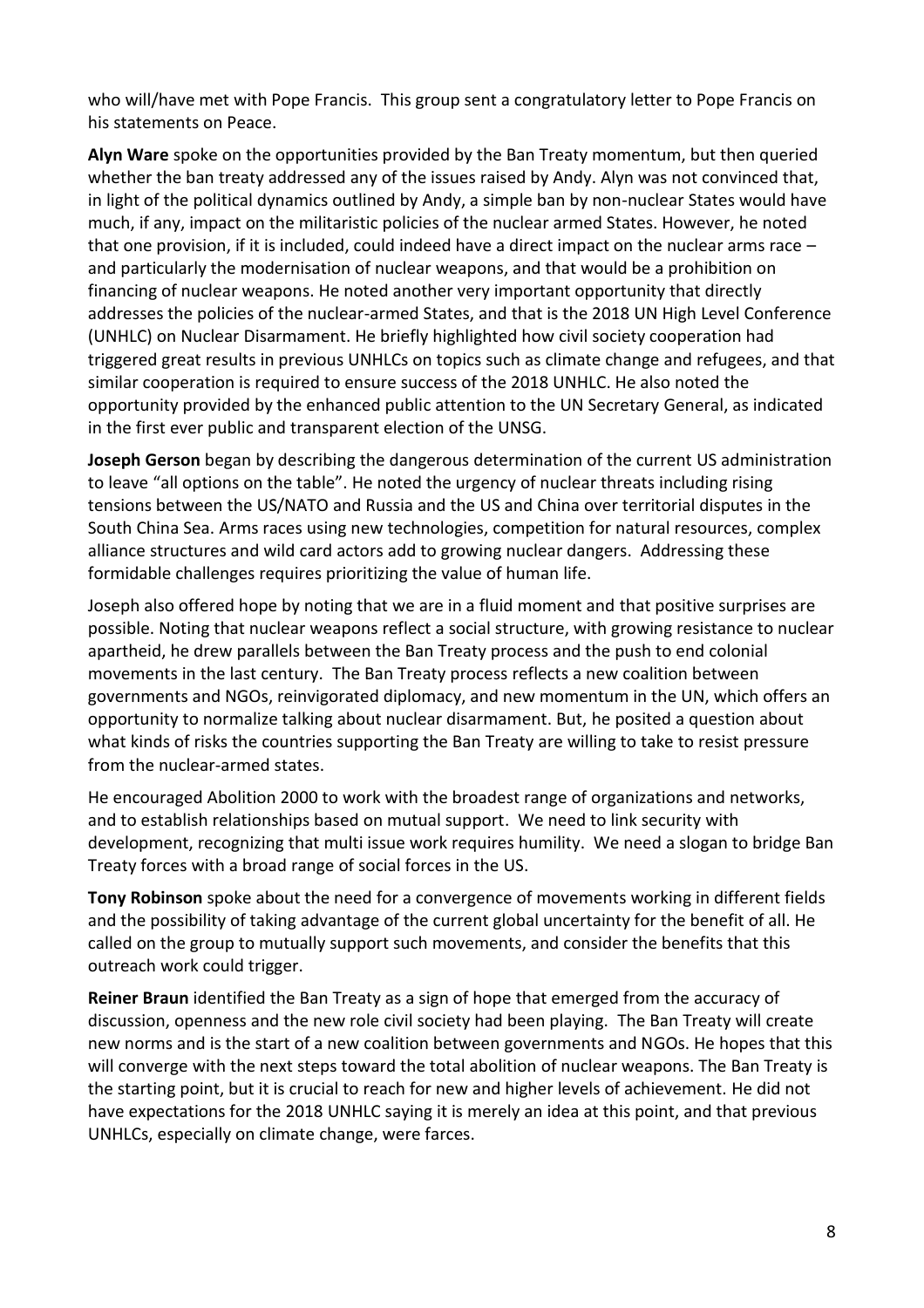**Caroline Gilbert** reported on a survey commissioned by Abolition 2000 UK on the topic of nuclear disarmament. The survey found that 75% of the British public is in favour of nuclear disarmament, however, since most are not politically active this gets lost in elections, and candidates who reflect this opinion do not reach office. Carolyn also mentioned the budget to upgrade the UK Trident and suggested that a campaign could be created for individuals to declare that they don't want any of their taxes spent on nuclear weapons.

**Susi Snyder** spoke on the importance of being active and using every opportunity to push for changes. She illustrated this when talking about the humanitarian initiative partnership between NGOs, IGOs and governments. She reflected that the [Don't Bank on the Bomb](http://dontbankonthebomb.com/) project has put forward extensive working papers on how prohibiting assistance with making, having, getting or using nuclear weapons should be understood to also prohibit investment in private companies engaged in those activities. She proposed that the meeting could support the Women's March to Ban the Bomb happening in July in NY (this proposal would be discussed in greater detail later in the meeting). She also suggested that the group discuss the upcoming NATO summit and how to demand change from the Warsaw Communique, pushing NATO to look at their security policy.

**Arielle Denis** spoke about the collaboration between different networks and how the people who are outside of the movement lower the hopes of the movement itself. She suggested that recent UNIDIR research findings regarding elevated nuclear risks should be broadly circulated, especially in the nuclear-armed states, and posted on the Abolition 2000 website as a way of trying to convince those outside the movement to join us. She noted that complementary actions to the work of the Ban Treaty on delegitimising and stigmatising nuclear weapons are much needed.

**Henrik Hvaal** noted that the step-by-step approach hasn't been working and that there's a need to rethink national security. We need to reinvigorate diplomacy and normalize talking about nuclear disarmament. He presented the SCRAP (Strategic Concept for Removal of Arms and Proliferation) project, which aims to achieve general and complete disarmament (GCD), part of the NPT Article VI obligation. SCRAP examines what elements of GCD are already in place, what gaps there are and how best to fill them. He noted that this campaign is complementary to, and mutually reinforcing of, nuclear disarmament campaigns.

**Peter Weish** noted that the media is constantly trying to divide people on relevant issues. He suggested that we characterize peace and disarmament as an issue that unites all humanity and is relevant to all. He added that our disagreements are highlighted by the media, which can lead to some people not supporting our movement more strongly. We must put forward our common good.

**Jackie Cabasso** talked about the continuity of Cold War era policies up to the present day. The fact that every US president, Republican or Democrat, has reaffirmed the threatened use of nuclear weapons as the "cornerstone" of US national security policy is an illustration of this, and the power of the military industrial complex is reinforced by this interplay. She also described how nuclear disarmament negotiations have been subverted by nuclear-armed States in order to perpetuate the ongoing arms race. We nuclear abolitionists need to learn the lessons of the past in order to avoid their repetition.

**Lisa Clark** noted that the first day of the Ban Treaty negotiations, where the work of civil society was commended, reflected the success of the UN democratisation campaigns. She pointed out the need to change the five power veto system in the UN Security Council and the importance of continuing the UN democratisation campaign. Lisa also briefly reported on current nuclear disarmament campaigns in Italy.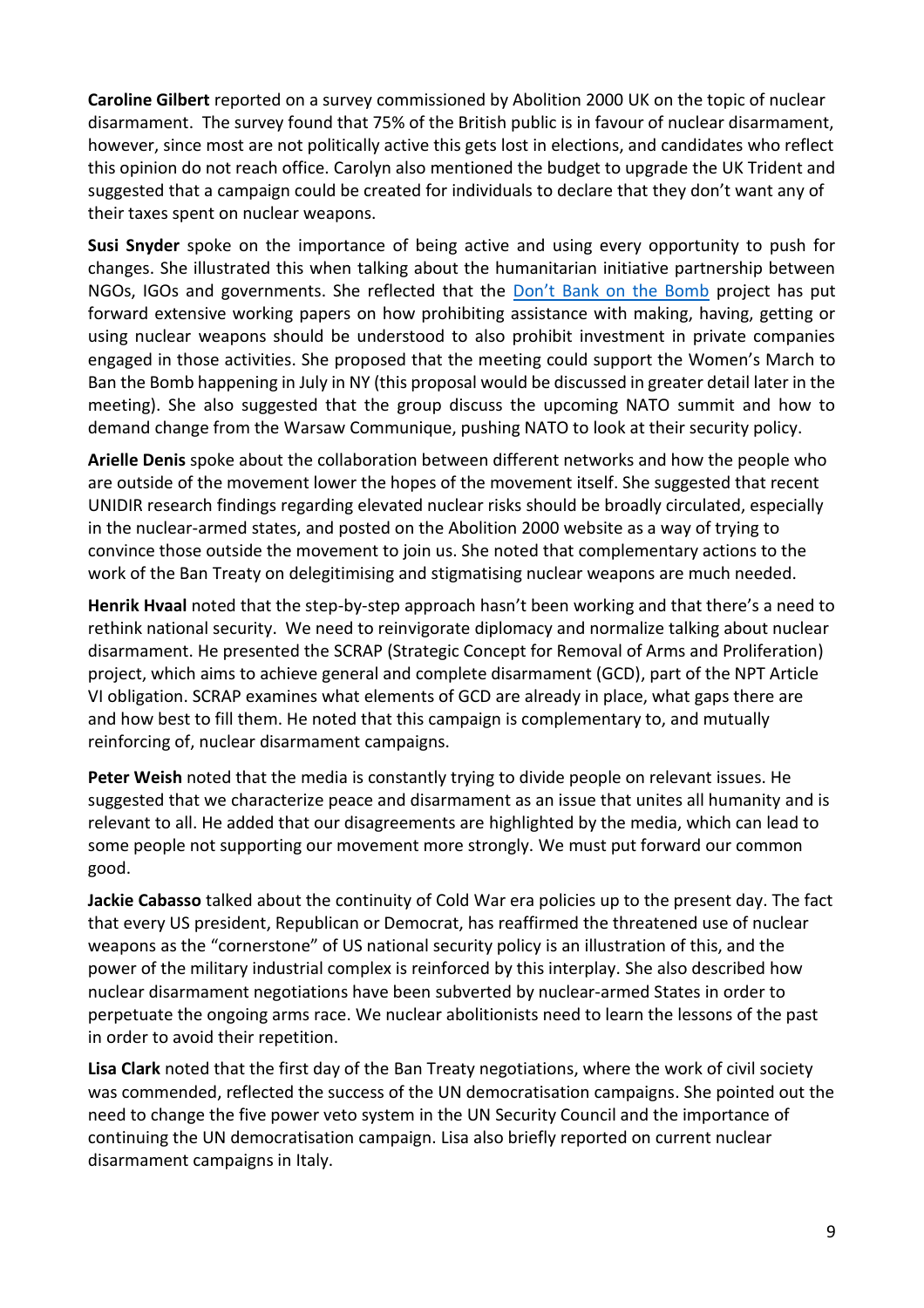**Irene Cesati** warned that if we talk only in terms of crisis it leads to fear. There is a lack of knowledge about nuclear weapons among young people. They have no idea about disarmament, no idea about what comprises real security and the sustainable development goals. We need to link security with development.

## **VII. Reports from Abolition 2000 projects**

#### **i) Peace and Planet**

Joseph Gerson circulated a summary report which describes the main activities of Peace & Planet in the past year as well upcoming plans. The report can be found in *annex #2*

# **ii) Missile ban working group**

Claus Montonen presented a written report sent by Dave Webb, who was not able to attend the AGM. The Moving Beyond Missile Defence and Space Weapons (MBMDS) report can be found in *annex #3.*

#### **iii) Basel Peace office networking and management project**

Caroline Leroy presented the report on the project "Maintaining and Servicing the Network of Abolition 2000", which was scheduled to run from last July until the following AGM or until a new secretariat was established if that had not taken place by the AGM. She explained that the project was based on the questionnaire that had been sent to members and their user experience. The project focused mainly on communication to members (including campaigns), website upgrading and maintenance, and updating the extensive individual member's list as well as putting in place a member organisation database. She noted that the project didn't involve a lot of social media work, as the Coordinating Committee is still to adopt guidelines for this. However, the website has been used to share articles on the main developments in the field of nuclear abolition. The report can be found in *annex #4.*

# **VIII. Proposals**

# **i) 2018 UN High Level Conference (Alyn Ware)**

On behalf of UNFOLD ZERO, Alyn Ware proposed that Abolition 2000 release a global call in support of the 2018 UNHLC on Nuclear Disarmament. He circulated a draft statement to the group incorporating a number of proposed amendments to the text (*annex #5*).

Reiner Braun proposed an alternative draft Abolition 2000 call, focusing primarily on civil society action and support for the Ban treaty. A decision on the two proposals was held over until the afternoon, following the working group reports (see below).

# **ii) Women's March to Ban the Bomb (Susi Snyder)**

Susi Snyder proposed that the 2017 AGM of Abolition 2000 agree to send a message of support to the Women's March to Ban the Bomb – recognising the importance of intersectionality in addressing key issues – and will encourage support from within our own organisations. [www.womenbanthebomb.org](http://www.womenbanthebomb.org/)

# **iii) Support for nuclear risk reduction measures (John Hallam)**

John Hallam proposed that the AGM issue the following statement:

Attendees at the 2017 AGM of the Abolition 2000 note with alarm the deteriorating situation with respect to risks of nuclear war and urge governments to take risk reduction measures as a matter of existential priority, including de-alerting, improved communication and the abolition of nuclear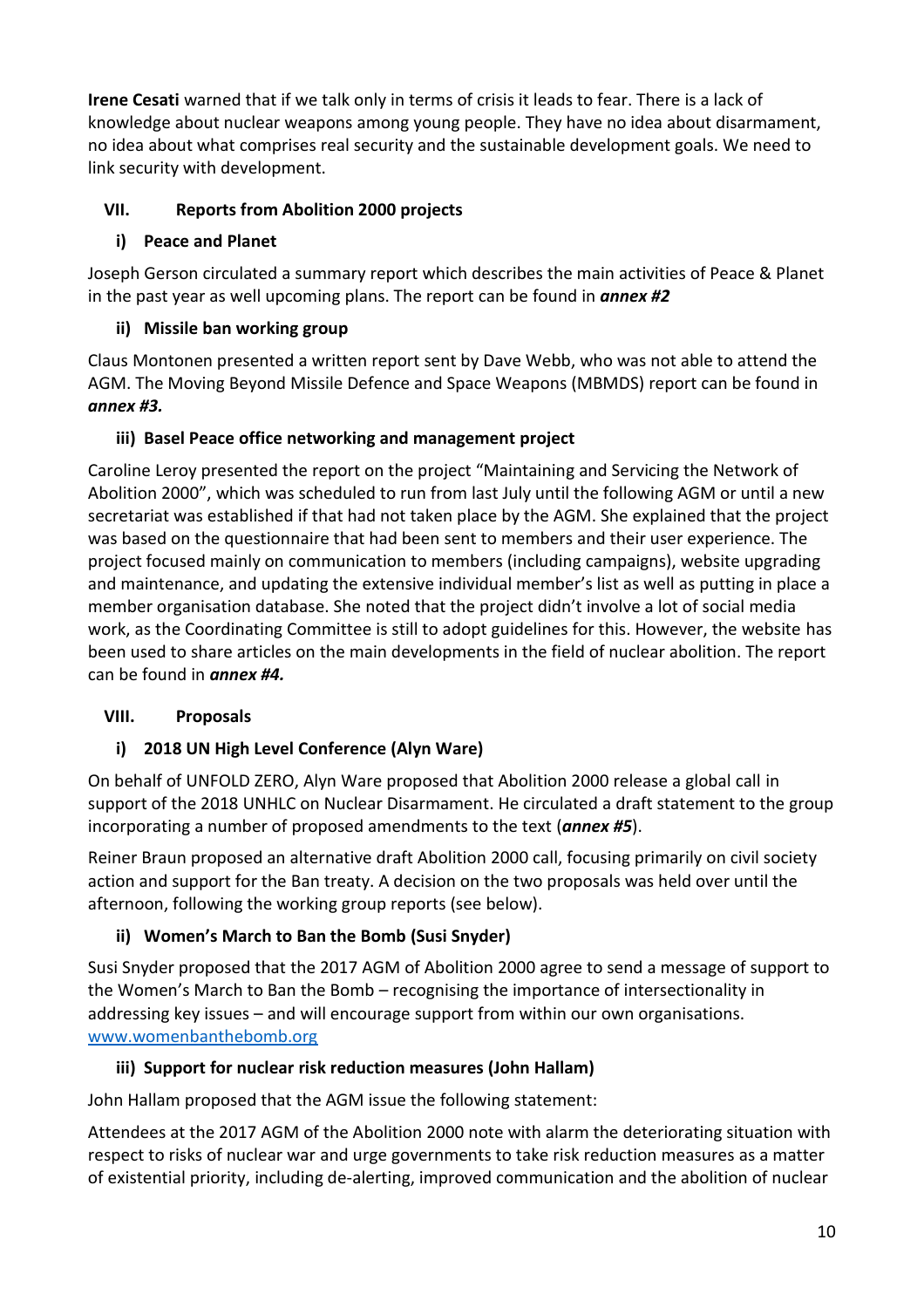weapons; as well as promoting measures in the UNGA, the European Parliament, national parliaments and elsewhere to encourage risk reduction.

#### **IX. Reports from affiliated networks & working groups**

## **i) Convention Step One: De-Alerting (John Hallam)**

The risks of a nuclear weapons use by accident, miscalculation or intent have reached new levels recently. For this reason, it is urgent that nuclear-armed states take their nuclear weapons off high alert, making the world safer as well as dramatically reducing the utility of the weapons. In the past months this initiative has been buzzing more than ever before, as we are much closer to the danger of accidental use, with apocalyptical results. It is high time that nuclear-armed governments make pledges of no-first-use, reducing the importance of nuclear weapons in their military postures, as well as undertaking diplomatic approaches to de-escalate tensions between nuclear weapon states. The Bulletin of Atomic Scientists has moved the Doomsday Clock to 2.5 minutes to midnight, taking into account the possibility of cyber-attacks on command and control. Efforts by Global Zero, the Union of Concerned Scientists, and PNND were praised.

[http://www.abolition2000.org/en/about/working-groups/convention-step-one-de-alerting](http://www.abolition2000.org/en/about/working-groups/convention-step-one-de-alerting-working-group/)[working-group/](http://www.abolition2000.org/en/about/working-groups/convention-step-one-de-alerting-working-group/)

#### **ii) Don't Bank on the Bomb (Susi Snyder)**

"Don't Bank on the Bomb" is an annual report which has devoted significant effort to research the "good, the bad and the ugly" banks which invest in companies that are involved in nuclear weapons production. According to the 2016 report, there are 54 institutions that have limited or completely prohibited any relationship with such companies. However, 395 institutions still do business with nuclear weapons makers. The report considers that financing is included under assistance with the production of nuclear weapons. <http://www.dontbankonthebomb.com/>

#### **iii) Economic dimensions, move the nuclear weapons money, GDAMS (Alyn Ware)**

This group was set up at the 2011 AGM. It has covered a range of issues and initiatives including the Global Campaign on Military Spending (GDAMs), nuclear divestment, direct action on nuclear weapons budgets, move the nuclear weapons money (to sustainable development, etc.) and supporting Don't Bank on the Bomb. In recent months the issue of the cost of nuclear weapons has become more salient in nuclear disarmament debates. This is at least in part due to the intensity of wider debates on the economic crisis, government austerity cuts and in general a sharper scrutiny of public budgets. Group members have highlighted the Kazakhstan proposal to shift 1% of military spending to fund the SDGs. And they been campaigning to get a prohibition of nuclear weapons financing into the Ban treaty currently being negotiated.

[http://www.abolition2000.org/en/about/working-groups/economic-dimensions-of-nuclearism](http://www.abolition2000.org/en/about/working-groups/economic-dimensions-of-nuclearism-working-group/)[working-group/](http://www.abolition2000.org/en/about/working-groups/economic-dimensions-of-nuclearism-working-group/) [& http://demilitarize.org/](http://demilitarize.org/) &

[https://www.worldfuturecouncil.org/file/2016/10/IBP\\_PNND\\_WFC\\_2016\\_Move-the-nuclear](https://www.worldfuturecouncil.org/file/2016/10/IBP_PNND_WFC_2016_Move-the-nuclear-weapons-money.pdf)[weapons-money.pdf](https://www.worldfuturecouncil.org/file/2016/10/IBP_PNND_WFC_2016_Move-the-nuclear-weapons-money.pdf)

#### **iv) Global Network Weapons & Nuclear Power in Space**

A written report was received from Dave Webb, and can be found in *annex #6.*

# **v) ICAN (Susi Snyder)**

The organisation is celebrating its 10-year anniversary this week. Susi reported on the successful first session of negotiations on the Ban Treaty at the United Nations in NY, where over 130 governments participated. She reported that the core prohibitions in the treaty have broad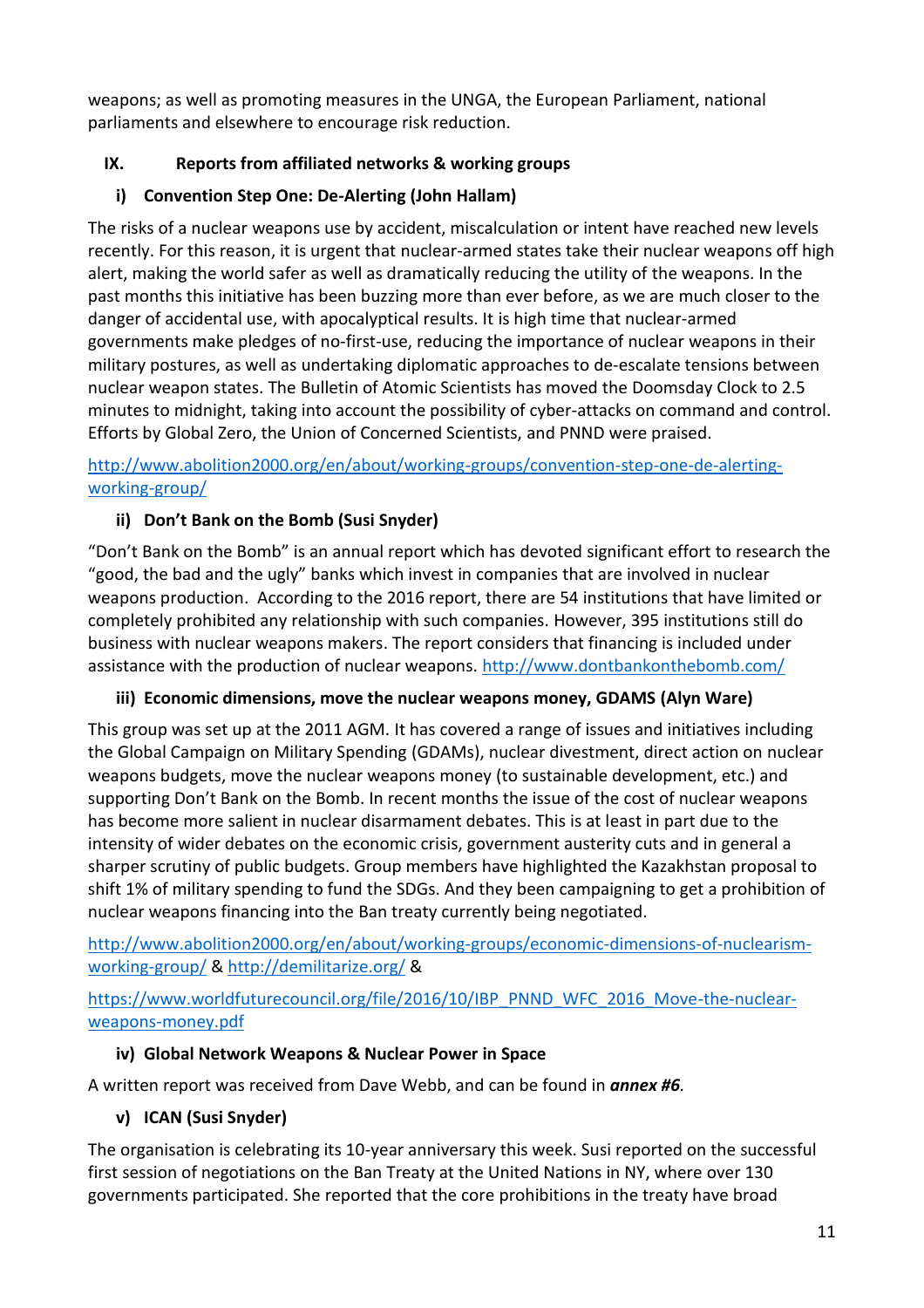agreement from delegations. While there are still some points under discussion, the treaty is most likely to be completed by July 7. <http://www.icanw.org/>

#### **vi) ICAN Nuke U (Jackie Cabasso on behalf of Sharon Dolev)**

This Abolition 2000 working group was established at the last AGM in Berlin, for those NGOs who work in nuclear-armed or nuclear-reliant states. It was initially convened by Sharon Dolev and Rebecca Sharkey. With the new momentum of the Ban Treaty, this group will serve as a forum for discussion on different kinds of thinking to stimulate new solutions on nuclear disarmament. The group had an initial conference call, but Rebecca Sharkey is no longer able to co-convene. The group is currently looking for a new co-convenor as well as people to join

# **vii) Interfaith Networking (Caroline Gilbert)**

Christian CND held an Interfaith Conference in Oxford. Workshops on peace issues have been taken to schools in London. They are currently working on remembering the victims affected by nuclear weapons and nuclear weapons tests. During the NPT Prep Com 2017 cycle they are holding inter-faith prayers outside the UN. There has also been a very good response to A Nuclear-Weapon-Free World; Our Common Good: the joint statement endorsed by religious leaders, parliamentarians and mayors around the world. [http://www.abolition2000.org/en/interfaith](http://www.abolition2000.org/en/interfaith-working-group/)[working-group/](http://www.abolition2000.org/en/interfaith-working-group/)

# **viii) International Law and Nuclear Weapons & Nuclear Zero (Daniel Rietiker)**

This group works to raise the profile of International Humanitarian Law (IHL), laws of peace and security, environmental law, human rights law, rights of future generations and other sources of law applicable to nuclear weapons. Last summer they held an International People's Tribunal in Sydney. They are also working on a proposed amendment to the Rome Statue of the International Criminal Court (ICC) to include the use of nuclear weapons as a crime against humanity and future generations. Finally, they are going to organize a conference in Basel Switzerland in September 2017 on the topic of human rights, future generations and the rights of victims.

Members of the International Association of Lawyers Against Nuclear Arms (IALANA) worked on the Marshall Islands cases in the International Court of Justice, and commemorated the 20<sup>th</sup> anniversary of the ICJ advisory opinion.

[http://www.abolition2000.org/en/about/working-groups/international-humanitarian-law](http://www.abolition2000.org/en/about/working-groups/international-humanitarian-law-working-group/)[working-group/](http://www.abolition2000.org/en/about/working-groups/international-humanitarian-law-working-group/)

# **ix) Mayors for Peace (Jackie Cabasso)**

Jackie spoke in her capacity of North America Coordinator for Mayors for Peace. She reported that they have reached 7,295 member cities in 162 different countries. By comparison, there were only about 500 members in 2013 when Mayors for Peace launched its 2020 Vision Emergency Campaign to Eliminate Nuclear Weapons. She also explained that there has been some restructuring and decentralisation both nationally and regionally in order to give members more autonomy and foster cross-issue work. At the international level, Mayors for Peace has been strongly supportive of the Ban Treaty negotiations as well as continuing to call for a Nuclear Weapons Convention. In the US, Mayors for Peace members have worked with the US Conference of Mayors, the non-partisan national association of America's big cities, to adopt resolutions calling on the US to pursue diplomacy with other nuclear-armed countries, to support the Ban Treaty negotiations, and to drastically reduce nuclear weapons and military spending and redirect those funds to meet the needs of cities and protect the environment. <http://www.mayorsforpeace.org/english/>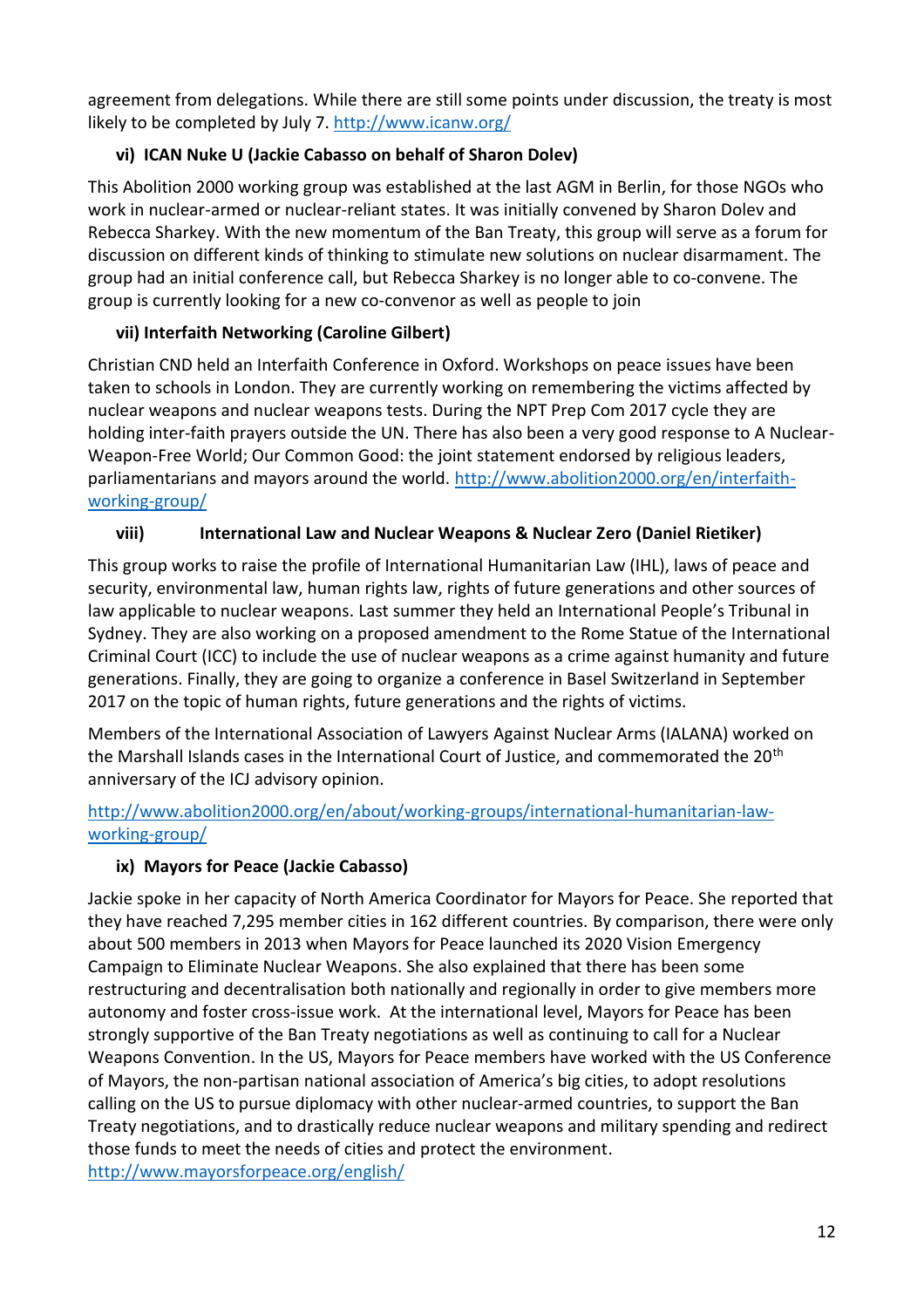## **x) No to NATO/Nukes out of Europe (Kristine Karch)**

The group has focused, among other issues, on the fight against NATO's imposition of a percentage of member states' GDP to be used for military expenditure, which drives the militarisation of societies. They are having ongoing discussions on the planned modernisation of nuclear weapons as well as actions for the upcoming NATO meeting in Brussels this year. <http://www.no-to-nato.org/en/>

#### **xi) Nuclear Weapons Convention (Jackie Cabasso)**

This goes back to the first call of Abolition 2000 on governments: to initiate immediately and conclude negotiations on a Nuclear Weapons Convention. However, as this requires the participation of nuclear-armed states, it has been difficult to make progress. In its 1996 advisory opinion, the ICJ unanimously found that there is an obligation by all states to conclude negotiations leading to nuclear disarmament in all its aspects. Every year since 1996, the UN General Assembly has adopted resolutions calling for such negotiations. Support for negotiations on a NWC has come from a variety of sources including Mayors for Peace, the US Conference of Mayors, last year's OEWG and the OSCE Parliamentary Assembly. It could be a topic for the 2018 UNHLC to take up.

#### **xii) Nuclear-weapon-free Zones (Alyn Ware)**

On a positive note, there has been promotion for full ratification and support of existing NWFZs as well as the promotion of cooperative security where there have been nuclear weapons activities. NWFZs now cover virtually all the southern hemisphere and there have been new proposals for NWFZs, in Asia and more recently Europe through a study commissioned by the governments of Austria and Switzerland. There is also recognition that the Middle East NWFZ is vital for the NPT. Recent dialogues with parliamentary delegations from DPRK have been productive and this delegation has showed interest in the issue. The group is also engaged in the proposal for a European NWFZ.

#### **xiii) Parliamentary outreach: PNND (Julia Berghofer)**

There have been consultations on ongoing UN initiatives and possible parliamentary actions with NGOs and parliaments. Consultations were done in partnership with Global Zero. They took place from January to March in Vienna, Geneva, Washington, NYC, London and Berlin. They focused on informing people and discussing with them the Ban Treaty negotiations, the UNHLC in 2018 and the upcoming Review Cycle of the NPT.

The OSCE Tbilisi Declaration, passed in July 2016, recognised the deep tensions between the Russian Federation and NATO, and called on all OSCE member States who have nuclear weapons or are under extended nuclear deterrence to move towards de-alerting and no-first-use policies (54 countries supported the Declaration). A Parliamentary Action Plan for a Nuclear-Weapon-Free World is being developed in partnership with the Inter Parliamentary Union (IPU). This initiative builds upon a nuclear disarmament resolution that was adopted at the 2014 IPU Parliamentary Assembly. PNND is engaged in its discussion leading to the final document.

#### **xiv)UNFOLD ZERO (Caroline Leroy)**

Last summer UNFOLD ZERO successfully carried out a campaign entitled 'Chain Reaction' – a series of over 100 events on nuclear abolition. In September a "Chain Reaction" video was presented at the UN in Geneva to commemorate the International Day for Total Elimination of Nuclear Weapons. Early in 2017, UNFOLD ZERO held a series of consultations in NY, Washington D.C., Vienna, Berlin and Geneva on the ongoing Ban Treaty Negotiations as well as on the UNHLC on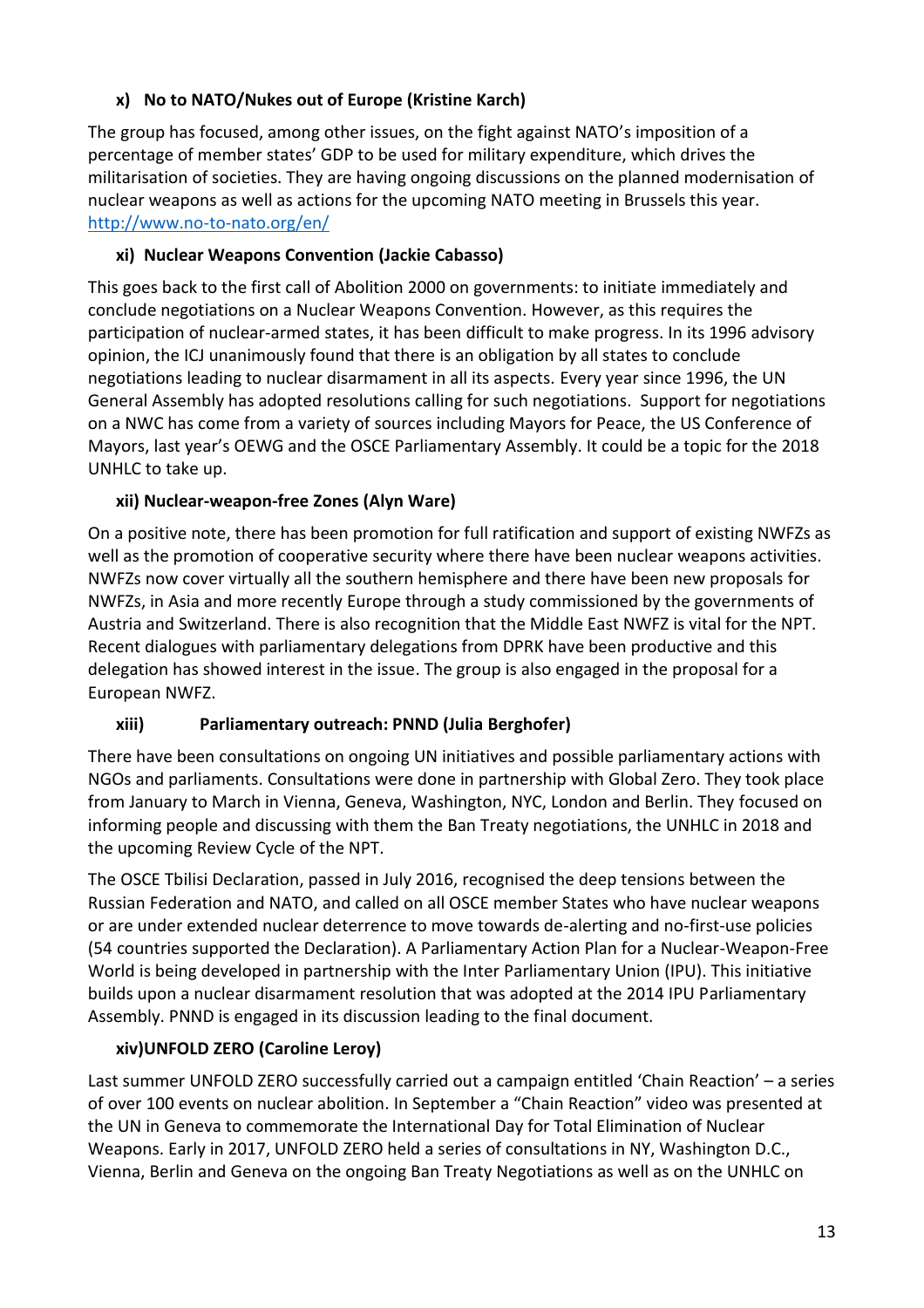Nuclear Disarmament taking place in 2018. UNFOLD ZERO is also considering how best to commemorate this year's International Day for Total Elimination of Nuclear Weapons.

# **xv) Youth and disarmament (Lucas Wirl)**

During last year's IPB Congress 80 participants took part in the Youth Conference. They passed a youth declaration and have joined the IPB youth network which is currently organising a world congress for youth to take place in 2018, likely in September.

# **xvi)Report on Germany (Reiner Braun)**

100 days of continuous action will be taking place in Büchel, where NATO nuclear weapons are hosted in Germany. Talks are underway on modernisation and what this could trigger in NATO countries hosting nuclear weapons. For example, what financial burden will be placed on the host countries if the US passes modernization costs on, as it has indicated it will? The debate on the B61-12 tactical weapons has been heated, as the modernized version of the B61 will have increased power and precision guidance, increasing tension with Russia. Successful Ban Treaty negotiations could help bring clarity to this debate.

# **xvii) Women's March to Ban the Bomb (Jackie Cabasso)**

Donald Trump's Presidency has triggered a number of protest marches, in particular, the huge women's marches in January. Reaching Critical Will proposed a Women's March to Ban the Bomb on June 17 in New York City, to build on this momentum of women's activism in the US. This June also will mark the 35<sup>th</sup> anniversary of the 1982 demonstration in New York City's Central Park at the end of the UN special session on disarmament, which brought a million people into the streets. Abolition 2000 is a sponsor of the Women's March to Ban the Bomb, having contributed USD 1,500 to help the march to get more supporters and bring more attention in the media. <https://www.womenbanthebomb.org/>

# **xviii) Indigenous people's working group (Jackie Cabasso)**

Abolition 2000 has historically worked with and supported indigenous people who have borne the brunt of health and environmental impacts of the nuclear chain, from uranium mining to nuclear testing. We need to maintain a focus on these critical issues.

<http://www.abolition2000.org/en/about/working-groups/indigenous-peoples-working-group/>

# **X. Report back on proposals/decisions**

- Those living in nuclear-armed and nuclear dependant states are encouraged to join the ICAN Nuke U working group.
- Support and gratitude was expressed to Tony Robinson for his offer to help translate the Abolition 2000 website into other languages.
- A decision was also taken to support the Women's March, as proposed by Susi Snyder.
- John Hallam's proposed statement on de-alerting was accepted.
- It was decided to establish a working group on the 2018 UN High Level Conference on Nuclear Disarmament in order to build support and cooperation from civil society, parliamentarians and like-minded governments to ensure a successful conference. The draft statement supporting the UNHLC was referred to this group for further consideration (*see annex #5*).

# **XI. Abolition 2000 Finances and Fundraising**

Jackie Cabasso reported on the financial situation of the network. Her organization, Western States Legal Foundation, is the fiscal sponsor for Abolition 2000. For the past three years, Abolition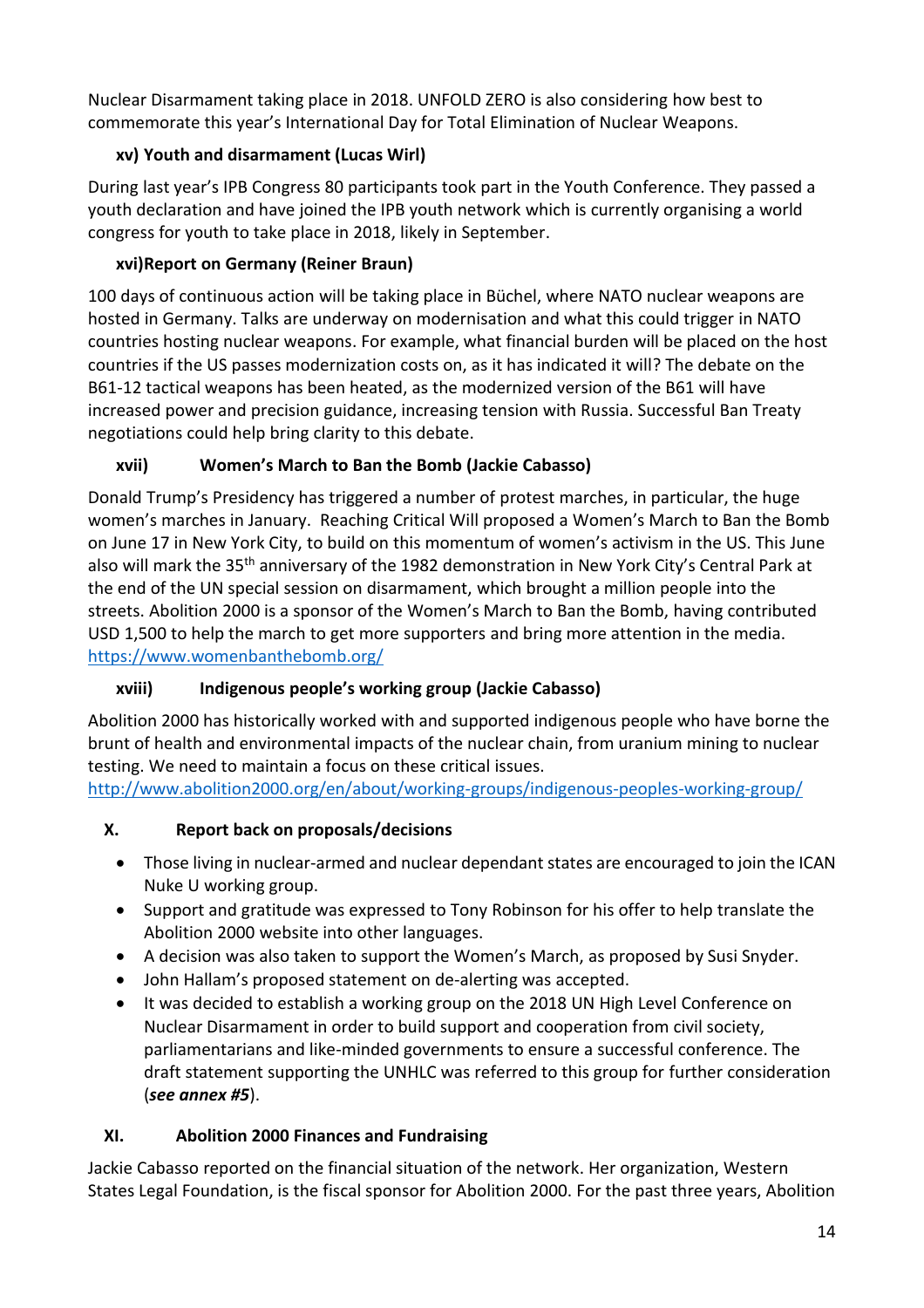2000 has received generous annual grants of USD 10,000 from the Craigslist Charitable Fund. Abolition 2000 had USD 19,500 at the beginning of 2017. Since then, as approved by the Coordinating Committee, we have spent USD 1,500 supporting the Women's March, USD 1,000 on the AGM and USD 1,000 to Peace & Planet for their conference this summer. The Coordinating Committee will be considering additional requests for funding, including from the Missile Defence Working Group and for the new Secretariat. Jackie reminded the AGM that the primary purpose of funding that comes into the network is for networking tasks to manage Abolition 2000, such as for the Secretariat. We are not a grant-making organisation.

#### **XII. Secretariat**

Steve Staples reported that for the last couple of years Abolition 2000 has not had a Secretariat. Management functions have been divided between Western States Legal Foundation (fiscal sponsor), Nuclear Age Peace Foundation (database management) and more recently the Basel Peace Office (network maintenance and service). Abolition 2000 is now seeking a new Secretariat and welcomes proposals from member organisations to host it. There were two proposals presented: one from the Basel Peace Office and another from the International Peace Bureau (IPB). The Coordinating Committee has a mandate to decide, following adequate consultation with the network.

Arielle Denis spoke on behalf of IPB. She noted that an international conference hosted by the organization in Berlin in October 2016 drew 1,000 participants. The IPB Board has decided that the organization should engage more intensely in nuclear weapons disarmament work. Since IPB is a founding member of Abolition 2000, hosting the Abolition 2000 Secretariat would be a great fit. IPB has the resources and means to undertake such responsibilities. They are not sure yet where the Secretariat would be based as IPB now has offices in three cities, Berlin, Geneva and Barcelona.

Alyn Ware spoke on behalf of the Basel Peace Office (BPO). He said that the BPO has great experience working closely with the Coordinating Committee and with the Oversight Committee (Jackie Cabasso, Rick Wayman and Andreas Nidecker) that was established to oversee implementation of the project to maintain and service the network.

Alyn reported that BPO has had a positive experience building the new website, updating the database (which was very out-of-date) and improving communications systems. This work involved contacting all Abolition 2000 members. It has also led to working groups being revived and new members joining Abolition 2000. Hosting the Secretariat would build upon these relationships to ensure a re-energised and stronger network. BPO would like to be able to dedicate more time into this, as they see the working groups as a backbone of Abolition 2000 actions. Working groups are of vital importance, and having a great number of people debating and producing materials on such a variety of topics can only help foster positive future endeavours for the network. Alyn also explained briefly the background of the BPO, and the fact that it has a strong academic and interfaith relationships.

Tony Robinson, on behalf of Pressenza, affirmed his commitment to working on new language versions of the website, and BPO would like to continue to work on the publication of the Spanish version of the website.

Finally, BPO has also put a great amount of time into updating both the individual members' database and the member organisations database. BPO has included in its proposal plans to do a follow-up in the coming year in order to avoid the contact details becoming outdated.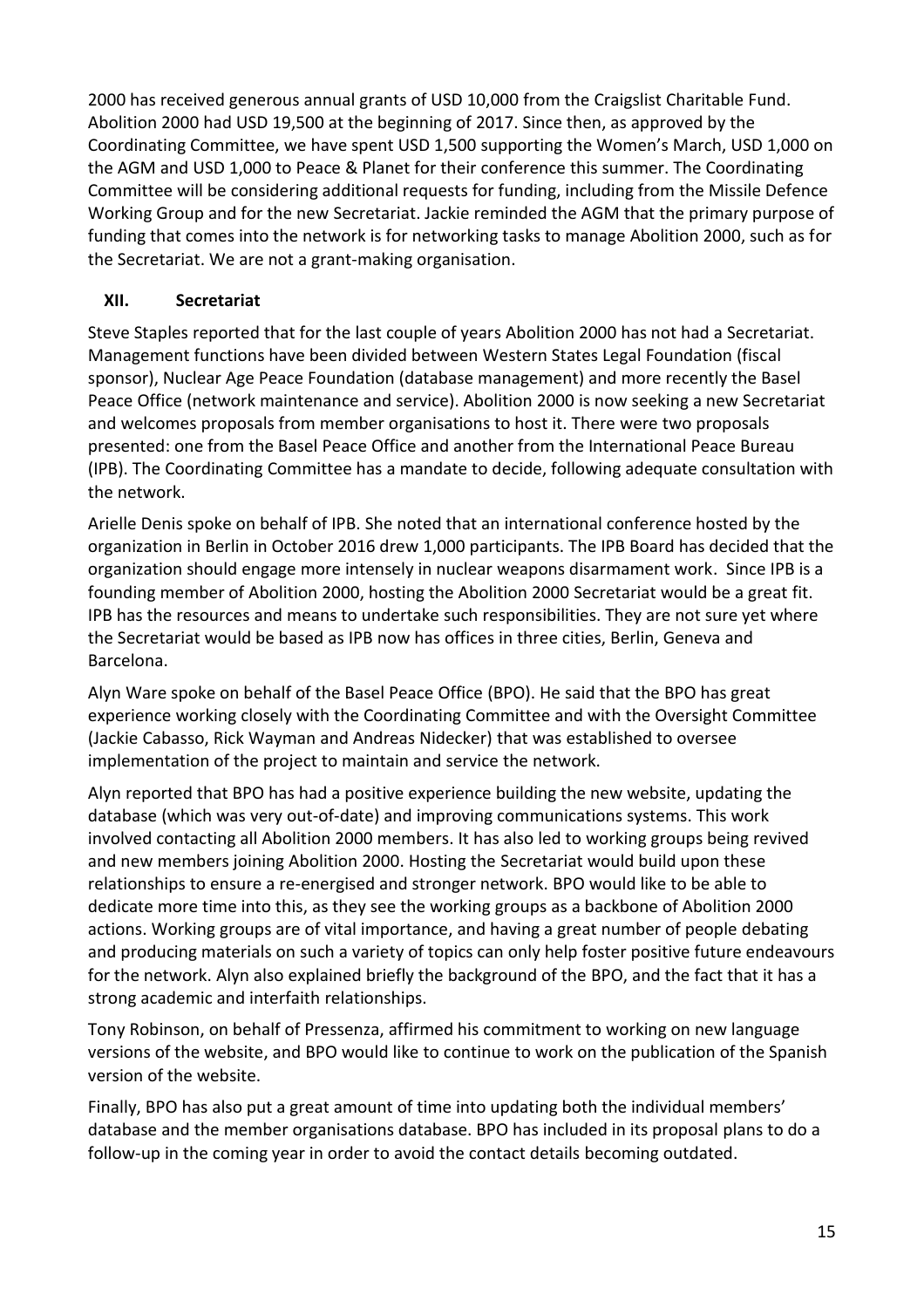# **i) Secretariat update**

On its 12 July conference call, the Abolition 2000 Coordinating Committee approved transition of the Abolition 2000 Secretariat to IPB. They also expressed appreciation to Alyn Ware and the Basel Peace Office for the excellent work they have done to ensure that Abolition 2000 data and materials are in good shape for the turnover to the new Secretariat. IPB officially began its service as Secretariat on 1 October, with a designated staff person, Malte Albrecht, working in IPB's Berlin office.

# **XIII. Questions/clarifications on Secretariat proposals**

Jackie Cabasso noted the unprecedented expression of interest from the two organisations putting forward proposals to host the Abolition 2000 secretariat. She invited both organisations to present more details.

Alyn Ware noted that Caroline Leroy, the staff person who was managing the servicing of the network, is leaving the organisation at the end of the month but would be able to help the crossover of information to another Basel Peace Office staff person who would be carrying on the tasks related to the Secretariat.

Reiner Braun informed the group that IPB can offer a part-time person working together with International Association of Lawyers Against Nuclear Arms (IALANA) and International Network of Engineers and Scientists (INES) to carry on the main tasks related to hosting the Secretariat. This person would have support from others in the office.

Joseph Gerson expressed concern about how the Coordinating Committee would make such decision, as well as how exactly the hand-over of information from the BPO to IPB would be done. He supported the idea of a well-established organisation hosting the Secretariat.

# **XIV. Affirmation of the Global Council and Coordinating Committee for 2017-2018**

Basel Peace Office circulated a list with the names of those in both the GC and CC. The list noted a) current members who wish to remain, b) current members who have passed away, retired or resigned, c) current members who did not reply to the Basel Peace Office email regarding Council Membership, and d) nominations for new members.

Current members of the Coordinating Committee were affirmed by the meeting: Rick Wayman, Steven Staples, Susi Snyder, Alice Slater, Jackie Cabasso, Alyn Ware, Sharon Dolev and Dave Webb. Additional people were nominated to the Coordinating Committee: Montserrat Prieto, Tony Robinson, Arielle Denis and Daisuke Yamagushi, and the Global Council: Mounir Zahran (Alyn Ware), Tarja Cronberg (Jackie Cabasso) and Lucas Whirl (Reiner Braun). All were affirmed by the meeting.

It was proposed, and agreed, that the Council Members from 2016-2017 who did not reply to the Basel Peace Office email should be sent a follow-up email asking again if they wish to stay on the Council and giving them 3 months to reply. Basel Peace Office offered to send the message. This decision was affirmed by the meeting along with the amended list.

# **XV. Evaluation and feedback**

The feeling that this had been the best Abolition 2000 AGM in years was expressed by many of those present. The facilitators were able to get through a vast amount of information, and the Obstacles and Opportunities presenters sparked a stimulating conversation, with more people taking the floor with proactive comments and suggestions.